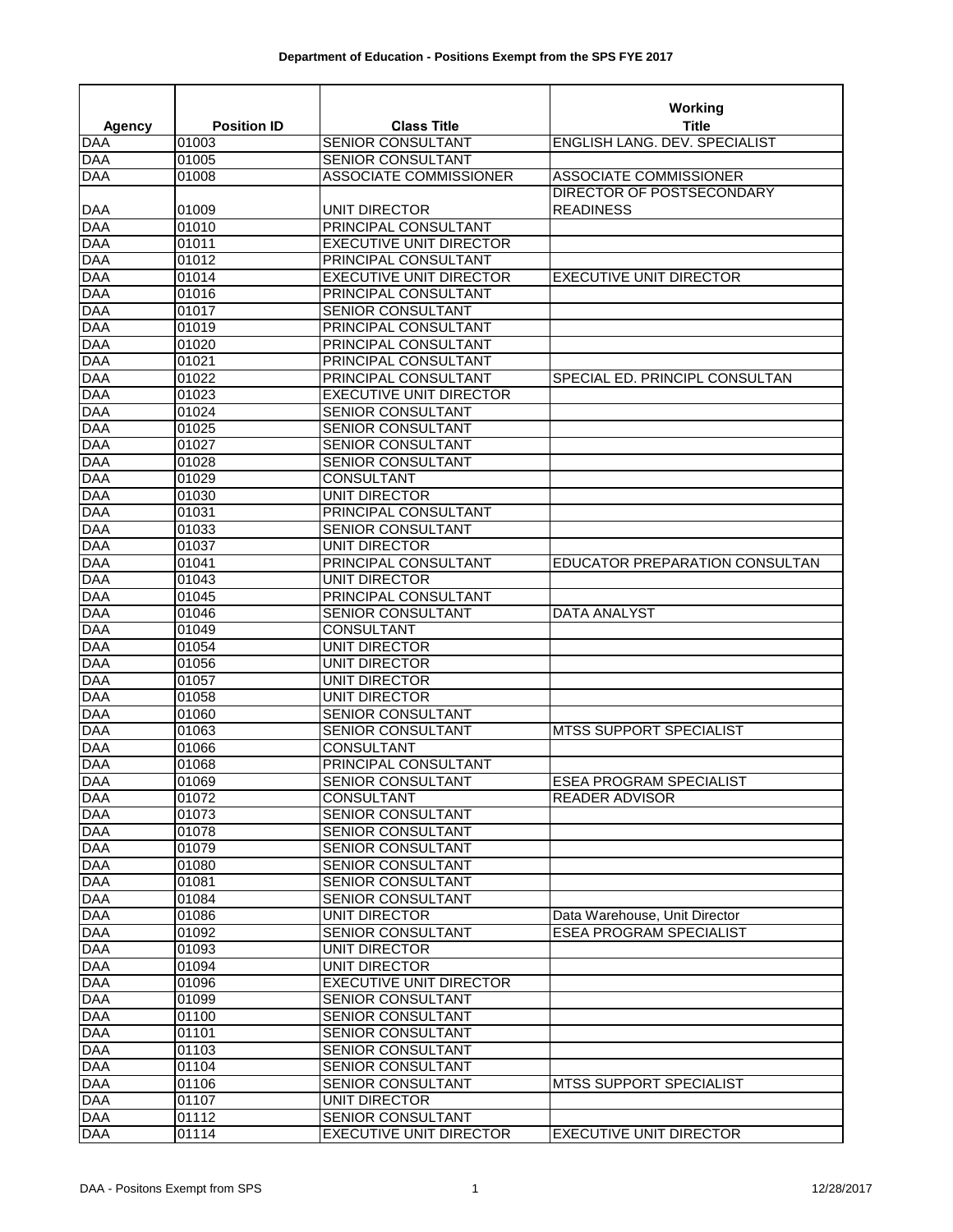|                          |                    |                                           | <b>Working</b>                           |
|--------------------------|--------------------|-------------------------------------------|------------------------------------------|
| <b>Agency</b>            | <b>Position ID</b> | <b>Class Title</b>                        | Title                                    |
| <b>DAA</b>               | 01117              | PRINCIPAL CONSULTANT                      | EVALUATION & REPORTING COORD.            |
| <b>DAA</b>               | 01118              | <b>CONSULTANT</b>                         |                                          |
| <b>DAA</b>               | 01119              | <b>SENIOR CONSULTANT</b>                  |                                          |
| <b>DAA</b>               | 01120              | <b>CONSULTANT</b>                         |                                          |
| <b>DAA</b>               | 01122              | PRINCIPAL CONSULTANT                      |                                          |
| <b>DAA</b>               | 01123              | SENIOR CONSULTANT                         |                                          |
| <b>DAA</b>               | 01124              | SENIOR CONSULTANT                         |                                          |
| <b>DAA</b>               | 01125              | SENIOR CONSULTANT                         |                                          |
| <b>DAA</b>               | 01126              | UNIT DIRECTOR                             |                                          |
| <b>DAA</b><br><b>DAA</b> | 01129              | SUPERVISOR I                              |                                          |
| <b>DAA</b>               | 01130<br>01131     | PRINCIPAL CONSULTANT<br>SENIOR CONSULTANT |                                          |
| <b>DAA</b>               | 01132              | SENIOR CONSULTANT                         |                                          |
| <b>DAA</b>               | 01133              | PRINCIPAL CONSULTANT                      | OT/PT/APE SPECIALIST                     |
| <b>DAA</b>               | 01134              | SENIOR CONSULTANT                         |                                          |
| <b>DAA</b>               | 01135              | <b>CONSULTANT</b>                         | <b>ESEA PROGRAM SPECIALIST</b>           |
| <b>DAA</b>               | 01141              | SUPERVISOR I                              |                                          |
| <b>DAA</b>               | 01143              | <b>EXECUTIVE UNIT DIRECTOR</b>            | <b>EXECUTIVE UNIT DIRECTOR</b>           |
| <b>DAA</b>               | 01146              | PRINCIPAL CONSULTANT                      | STATE TRANSFORMATION CONSULTAN           |
| <b>DAA</b>               | 01148              | SENIOR CONSULTANT                         | <b>GRANTS SPECIALIST</b>                 |
| <b>DAA</b>               | 01149              | <b>EXECUTIVE UNIT DIRECTOR</b>            | <b>EXECUTIVE DIRECTOR, FIELD SVS</b>     |
| <b>DAA</b>               | 01150              | SENIOR CONSULTANT                         |                                          |
| <b>DAA</b>               | 01151              | PRINCIPAL CONSULTANT                      |                                          |
| <b>DAA</b>               | 01152              | <b>UNIT DIRECTOR</b>                      |                                          |
| <b>DAA</b>               | 01153              | <b>EXECUTIVE UNIT DIRECTOR</b>            | <b>EXECUTIVE UNIT DIRECTOR</b>           |
| <b>DAA</b>               | 01154              | SENIOR CONSULTANT                         |                                          |
| <b>DAA</b>               | 01156              | SENIOR CONSULTANT                         |                                          |
| <b>DAA</b>               | 01157              | SENIOR CONSULTANT                         | RESEARCH ANALYSIS COORDINATOR            |
| <b>DAA</b>               | 01158              | <b>SENIOR CONSULTANT</b>                  | DATA COLLECTION SPECIALIST               |
| <b>DAA</b>               | 01159              | UNIT DIRECTOR                             |                                          |
| <b>DAA</b>               | 01160              | SUPERVISOR I                              |                                          |
| <b>DAA</b>               | 01162              | <b>SENIOR CONSULTANT</b>                  | <b>ACCT. &amp; REPORTING MANAGER</b>     |
| <b>DAA</b>               | 01163              | <b>SENIOR CONSULTANT</b>                  | SENIOR LITERACY CONSULTANT               |
| <b>DAA</b>               | 01164              | <b>SENIOR CONSULTANT</b>                  | <b>IMPROVEMENT PLANNING SPECILAIST</b>   |
| <b>DAA</b>               | 01165              | SENIOR CONSULTANT                         | <b>IMPROVEMENT PLANNING SPECILAIST</b>   |
| <b>DAA</b>               | 01167              | SENIOR CONSULTANT                         | <b>ESEA PROGRAM SPECIALIST</b>           |
| <b>DAA</b>               | 01170              | SENIOR CONSULTANT                         | <b>GRANTS SPECIALIST</b>                 |
| <b>DAA</b>               | 01172              | <b>EXECUTIVE UNIT DIRECTOR</b>            | <b>EXECUTIVE UNIT DIRECTOR</b>           |
| <b>DAA</b>               | 01173              | SENIOR CONSULTANT                         |                                          |
| <b>DAA</b>               | 01174              | <b>UNIT DIRECTOR</b>                      |                                          |
| <b>DAA</b>               | 01176              | SENIOR CONSULTANT                         |                                          |
| <b>DAA</b>               | 01178              | CONSULTANT                                |                                          |
| <b>DAA</b>               | 01179              | <b>CONSULTANT</b>                         |                                          |
| <b>DAA</b>               | 01181              | UNIT DIRECTOR                             | <b>Educator Licensing, Unit Director</b> |
| <b>DAA</b>               | 01182              | PRINCIPAL CONSULTANT                      |                                          |
| <b>DAA</b>               | 01183              | <b>SENIOR CONSULTANT</b>                  |                                          |
| <b>DAA</b>               | 01184              | <b>UNIT DIRECTOR</b>                      | Accountability, Unit Director            |
| <b>DAA</b>               | 01185              | SENIOR CONSULTANT                         | <b>COMMUNITY PARTNERSHIP SP.</b>         |
| <b>DAA</b>               | 01186              | SUPERVISOR I                              |                                          |
| <b>DAA</b><br><b>DAA</b> | 01188              | PRINCIPAL CONSULTANT<br>SENIOR CONSULTANT | ACCOUNTABILITY SUPPORT MANAGER           |
| <b>DAA</b>               | 01190<br>01191     | <b>SENIOR CONSULTANT</b>                  |                                          |
| <b>DAA</b>               | 01192              | SENIOR CONSULTANT                         | <b>ESEA PROGRAM SPECIALIST</b>           |
| <b>DAA</b>               | 01194              | PRINCIPAL CONSULTANT                      | MANAGER, EDUCATOR EFFECTIVENES           |
| <b>DAA</b>               | 01198              | PRINCIPAL CONSULTANT                      |                                          |
| <b>DAA</b>               | 01199              | UNIT DIRECTOR                             |                                          |
| <b>DAA</b>               | 01200              | PRINCIPAL CONSULTANT                      |                                          |
| <b>DAA</b>               | 01228              | SENIOR CONSULTANT                         | EARLY CHILDHOOD SP. ED. CONSUL           |
| <b>DAA</b>               | 01253              | SENIOR CONSULTANT                         | SENIOR LITERACY CONSULTANT               |
| <b>DAA</b>               | 01308              | SENIOR CONSULTANT                         |                                          |
|                          |                    |                                           |                                          |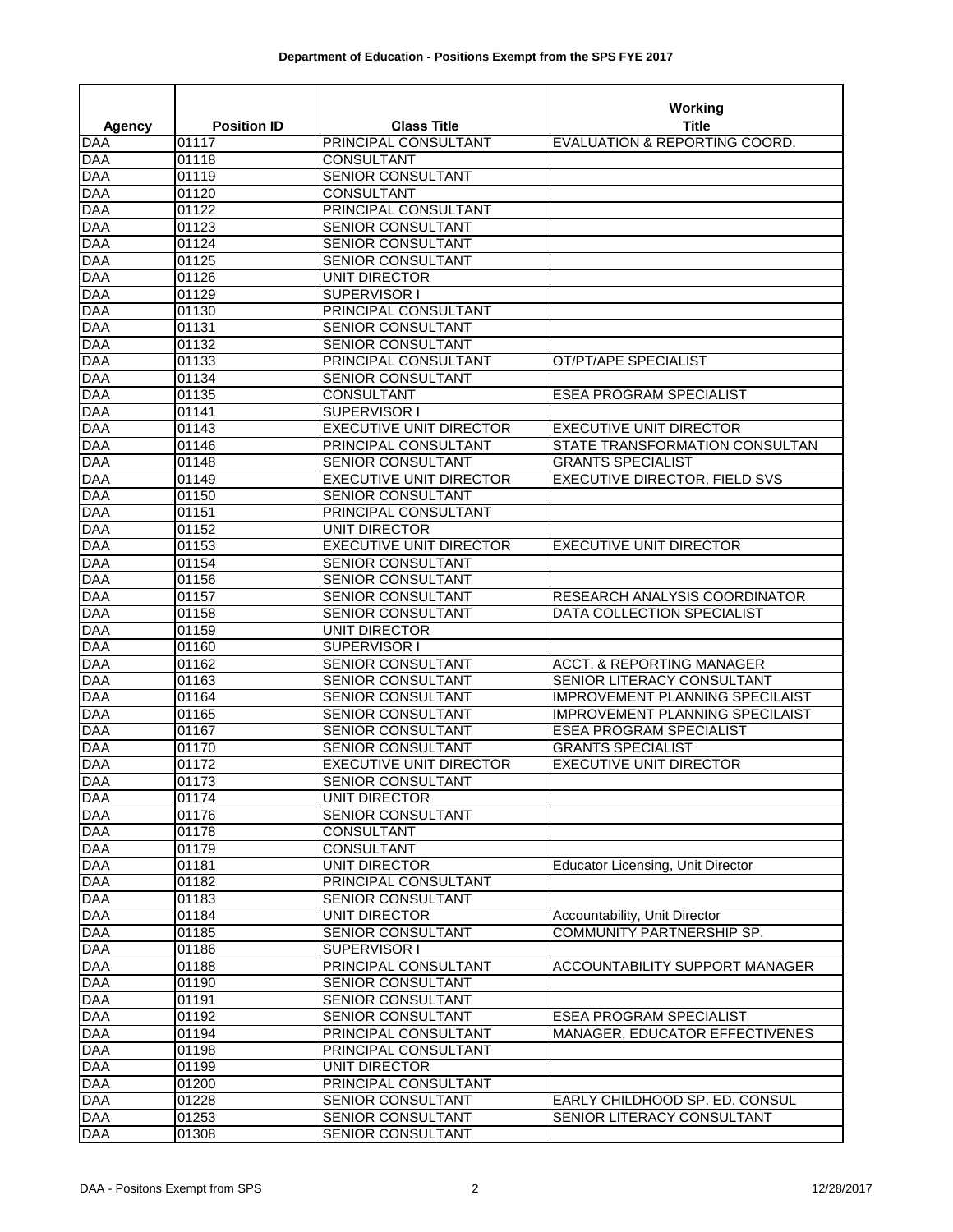| <b>Agency</b>            | <b>Position ID</b> | <b>Class Title</b>                 | Working<br><b>Title</b>                              |
|--------------------------|--------------------|------------------------------------|------------------------------------------------------|
| <b>DAA</b>               | 01337              | <b>CONSULTANT</b>                  | <b>NUTRITION CONSULTANT</b>                          |
| <b>DAA</b>               | 01341              | <b>CONSULTANT</b>                  |                                                      |
| <b>DAA</b>               | 01355              | SENIOR CONSULTANT                  | SENIOR LITERACY CONSULTANT                           |
| <b>DAA</b>               | 01367              | PRINCIPAL CONSULTANT               |                                                      |
| <b>DAA</b>               | 01373              | SENIOR CONSULTANT                  |                                                      |
| <b>DAA</b>               | 01420              | <b>SENIOR CONSULTANT</b>           | NUTRITION CONSULTANT                                 |
| <b>DAA</b>               | 01422              | CONSULTANT                         |                                                      |
| <b>DAA</b>               | 01454              | <b>SENIOR CONSULTANT</b>           | MTSS IMPLEMENTATION CONSULTANT                       |
| <b>DAA</b>               | 01481              | PRINCIPAL CONSULTANT               |                                                      |
| <b>DAA</b>               | 01481              | PRINCIPAL CONSULTANT               |                                                      |
| <b>DAA</b>               | 01482              | PRINCIPAL CONSULTANT               |                                                      |
| <b>DAA</b>               | 01482              | PRINCIPAL CONSULTANT               |                                                      |
| <b>DAA</b>               | 01484              | <b>SENIOR CONSULTANT</b>           | <b>MTSS IMPLEMENTATION CONSULTANT</b>                |
| <b>DAA</b>               | 01502              | UNIT DIRECTOR                      | Human Resources, Office Director                     |
| <b>DAA</b>               | 01504              | CONSULTANT                         |                                                      |
| <b>DAA</b>               | 01508              | <b>UNIT DIRECTOR</b>               |                                                      |
| <b>DAA</b>               | 01511              | SENIOR CONSULTANT                  |                                                      |
| <b>DAA</b>               | 01513              | SENIOR CONSULTANT                  | <b>ESEA PROGRAM SPECIALIST</b>                       |
| <b>DAA</b>               | 01514              | SENIOR CONSULTANT                  | <b>GRANTS SPECIALIST</b>                             |
| <b>DAA</b>               | 01515              | CONSULTANT                         |                                                      |
| <b>DAA</b><br><b>DAA</b> | 01516<br>01520     | CONSULTANT<br><b>CONSULTANT</b>    |                                                      |
| <b>DAA</b>               | 01521              | SUPERVISOR I                       | <b>EDUCATOR LICENSING CONSULTANT</b><br>SUPERVISOR I |
| <b>DAA</b>               | 01522              | SUPERVISOR I                       | SUPERVISOR I                                         |
| <b>DAA</b>               | 01524              | PRINCIPAL CONSULTANT               |                                                      |
| <b>DAA</b>               | 01525              | PRINCIPAL CONSULTANT               | SPECIFC LEARNING DISABILITY, P                       |
| <b>DAA</b>               | 01526              | SENIOR CONSULTANT                  | ACCTBILITY DATA ANALYSIS SP.                         |
| <b>DAA</b>               | 01534              | SUPERVISOR I                       | SUPERVISOR I                                         |
| <b>DAA</b>               | 01535              | PROGRAM ASSOCIATE                  | PROGRAM ASSOCIATE                                    |
| <b>DAA</b>               | 01540              | PROGRAM ASSOCIATE                  | PROGRAM ASSOCIATE                                    |
| <b>DAA</b>               | 01542              | <b>SENIOR CONSULTANT</b>           | KINDERGARTEN & SCHOOL READINES                       |
| <b>DAA</b>               | 01543              | SENIOR CONSULTANT                  |                                                      |
| <b>DAA</b>               | 01545              | UNIT DIRECTOR                      | <b>UNIT DIRECTOR</b>                                 |
| <b>DAA</b>               | 01553              | <b>SENIOR CONSULTANT</b>           | POSTSECONDARY PATHWAYS COORDIN                       |
| <b>DAA</b>               | 01558              | <b>CONSULTANT</b>                  | EDUCATOR LICENSING CONSULTANT                        |
| <b>DAA</b>               | 01559              | PRINCIPAL CONSULTANT               | <b>ACCOUNTABILITY SPECIALIST</b>                     |
| <b>DAA</b>               | 01560              | <b>UNIT DIRECTOR</b>               | <b>UNIT DIRECTOR</b>                                 |
| <b>DAA</b>               | 01567              | PRINCIPAL CONSULTANT               |                                                      |
| <b>DAA</b>               | 01568              | CONSULTANT                         |                                                      |
| <b>DAA</b>               | 01569              | <b>SENIOR CONSULTANT</b>           |                                                      |
| <b>DAA</b>               | 01575              | PRINCIPAL CONSULTANT               |                                                      |
| <b>DAA</b>               | 01578              | SENIOR CONSULTANT                  |                                                      |
| <b>DAA</b>               | 01579              | SENIOR CONSULTANT                  | SCHOOL COUNSELOR COORDINATOR                         |
| <b>DAA</b>               | 01580              | SENIOR CONSULTANT                  |                                                      |
| <b>DAA</b>               | 01584              | CONSULTANT                         |                                                      |
| <b>DAA</b>               | 01589              | SUPERVISOR I                       | <b>SUPERVISOR</b>                                    |
| <b>DAA</b>               | 01590              | SUPERVISOR I                       | <b>SUPERVISOR</b>                                    |
| <b>DAA</b>               | 01591              | <b>SENIOR CONSULTANT</b>           |                                                      |
| <b>DAA</b>               | 01594              | SENIOR CONSULTANT                  |                                                      |
| <b>DAA</b>               | 01602              | <b>CONSULTANT</b>                  | <b>MIGRANT EDUCATION SPECIALIST</b>                  |
| <b>DAA</b>               | 01603              | CONSULTANT                         | ID & R SPECIALIST                                    |
| <b>DAA</b>               | 01604              | CONSULTANT                         | MIGRANT ED. ELIGIBILITY SPC.                         |
| <b>DAA</b><br><b>DAA</b> | 01609              | SENIOR CONSULTANT                  |                                                      |
| <b>DAA</b>               | 01610              | PRINCIPAL CONSULTANT               | ENGLISH LANG. DEV. SPECIALIST                        |
| <b>DAA</b>               | 01611<br>01612     | SENIOR CONSULTANT<br>UNIT DIRECTOR | UNIT DIRECTOR                                        |
| <b>DAA</b>               | 01617              | PRINCIPAL CONSULTANT               |                                                      |
| <b>DAA</b>               | 01618              | SENIOR CONSULTANT                  |                                                      |
| <b>DAA</b>               | 01619              | SENIOR CONSULTANT                  |                                                      |
| <b>DAA</b>               | 01620              | SENIOR CONSULTANT                  |                                                      |
|                          |                    |                                    |                                                      |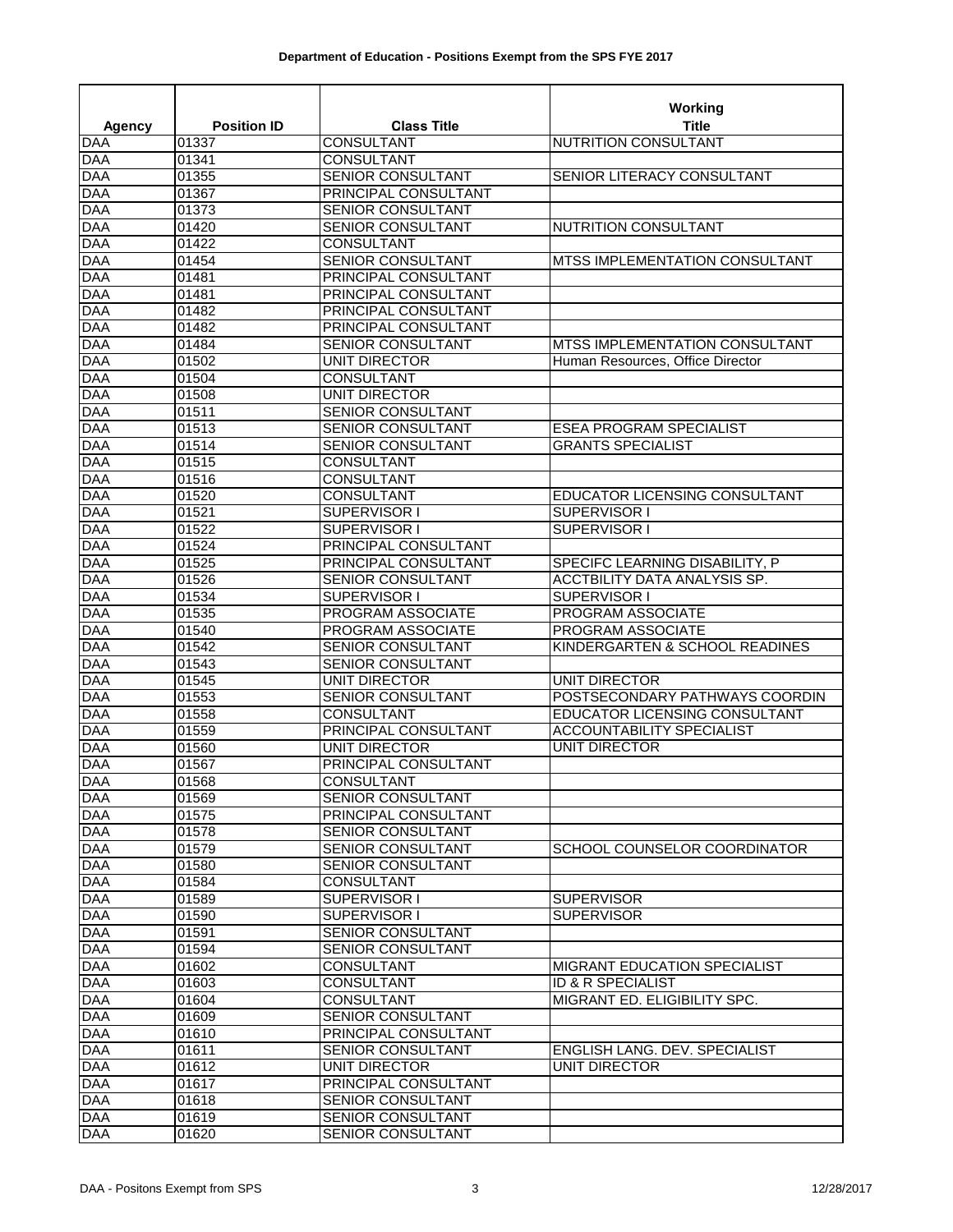|                          |                    |                                                     | Working                                                          |
|--------------------------|--------------------|-----------------------------------------------------|------------------------------------------------------------------|
| Agency                   | <b>Position ID</b> | <b>Class Title</b>                                  | Title                                                            |
| <b>DAA</b>               | 01622              | <b>SENIOR CONSULTANT</b>                            |                                                                  |
| <b>DAA</b>               | 01623              | PRINCIPAL CONSULTANT                                |                                                                  |
| <b>DAA</b>               | 01626              | SENIOR CONSULTANT                                   | PROJECT COORDINATOR, FEDERAL E                                   |
| <b>DAA</b>               | 01634              | SENIOR CONSULTANT                                   |                                                                  |
| <b>DAA</b>               | 01636              | SUPERVISOR II                                       | SUPERVISOR II                                                    |
| <b>DAA</b>               | 01642              | SUPERVISOR I                                        | <b>CONTRACTS &amp; PURCHASING MANAGER</b>                        |
| <b>DAA</b>               | 01643              | PRINCIPAL CONSULTANT                                |                                                                  |
| <b>DAA</b>               | 01646              | SENIOR CONSULTANT                                   |                                                                  |
| <b>DAA</b>               | 01651              | UNIT DIRECTOR                                       | UNIT DIRECTOR                                                    |
| <b>DAA</b>               | 01652              | <b>ASST COMMISSIONER</b>                            | <b>ASSOCIATE COMMISSIONER</b>                                    |
| <b>DAA</b>               | 01653              | <b>CONSULTANT</b>                                   |                                                                  |
| <b>DAA</b>               | 01654              | CONSULTANT                                          |                                                                  |
| <b>DAA</b>               | 01655              | <b>CONSULTANT</b>                                   |                                                                  |
| <b>DAA</b>               | 01656              | CONSULTANT                                          |                                                                  |
| <b>DAA</b>               | 01657              | CONSULTANT                                          |                                                                  |
| <b>DAA</b>               | 01659              | <b>CONSULTANT</b>                                   |                                                                  |
| <b>DAA</b>               | 01661              | CONSULTANT                                          |                                                                  |
| <b>DAA</b>               | 01668              | SENIOR CONSULTANT                                   |                                                                  |
| <b>DAA</b>               | 01669              | SENIOR CONSULTANT                                   |                                                                  |
| <b>DAA</b>               | 01670              | <b>SENIOR CONSULTANT</b>                            |                                                                  |
| <b>DAA</b>               | 01671              | PRINCIPAL CONSULTANT                                |                                                                  |
| <b>DAA</b>               | 01673              | <b>CONSULTANT</b>                                   |                                                                  |
| <b>DAA</b>               | 01674              | SUPERVISOR I                                        | APPLICATION DEVELOPMENT MANAGE                                   |
| <b>DAA</b>               | 01675              | <b>SENIOR CONSULTANT</b>                            |                                                                  |
| <b>DAA</b>               | 01676              | <b>SENIOR CONSULTANT</b>                            | TITLE VI COORDINATOR                                             |
| <b>DAA</b>               | 01679              | PRINCIPAL CONSULTANT                                |                                                                  |
| <b>DAA</b>               | 01680              | SENIOR CONSULTANT                                   | <b>ACCTBILITY AND AEC SPECIALIST</b>                             |
| <b>DAA</b>               | 01682              | SENIOR CONSULTANT                                   |                                                                  |
| <b>DAA</b>               | 01683              | <b>SENIOR CONSULTANT</b>                            | <b>MTSS SUPPORT SPECIALIST</b>                                   |
| <b>DAA</b>               | 01684              | <b>CONSULTANT</b>                                   | INSTRUCTIONAL SUPP. & PROF. LE                                   |
| <b>DAA</b>               | 01687              | PRINCIPAL CONSULTANT                                |                                                                  |
| <b>DAA</b>               | 01689              | <b>CONSULTANT</b>                                   |                                                                  |
| <b>DAA</b>               | 01690              | <b>CONSULTANT</b>                                   |                                                                  |
| <b>DAA</b>               | 01691              | SUPERVISOR I                                        | SUPERVISOR I                                                     |
| <b>DAA</b><br><b>DAA</b> | 01692<br>01693     | <b>CONSULTANT</b><br><b>EXECUTIVE UNIT DIRECTOR</b> | MIGRANT ED. SECONDARY CONSULTA<br><b>EXECUTIVE UNIT DIRECTOR</b> |
| <b>DAA</b>               | 01694              | PRINCIPAL CONSULTANT                                |                                                                  |
| <b>DAA</b>               | 01695              | PRINCIPAL CONSULTANT                                |                                                                  |
| <b>DAA</b>               | 01696              | <b>SENIOR CONSULTANT</b>                            |                                                                  |
| <b>DAA</b>               | 01698              | SUPERVISOR I                                        | PROJECT MANAGEMENT OFFICE SUPV                                   |
| <b>DAA</b>               | 01699              | PRINCIPAL CONSULTANT                                |                                                                  |
| <b>DAA</b>               | 01700              | PRINCIPAL CONSULTANT                                |                                                                  |
| <b>DAA</b>               | 01702              | SENIOR CONSULTANT                                   | <b>MTSS SPECIALIST</b>                                           |
| <b>DAA</b>               | 01703              | PRINCIPAL CONSULTANT                                | TROOPS TO TEACHERS CONSULTANT                                    |
| <b>DAA</b>               | 01705              | PRINCIPAL CONSULTANT                                | SPECIFIC LEARNING DISABILITY S                                   |
| <b>DAA</b>               | 01706              | SUPERVISOR I                                        | <b>SUPERVISOR</b>                                                |
| <b>DAA</b>               | 01707              | <b>CONSULTANT</b>                                   | <b>TROOPS TO TEACHERS RECRUITING</b>                             |
| <b>DAA</b>               | 01708              | SUPERVISOR I                                        | SUPERVISOR I                                                     |
| <b>DAA</b>               | 01709              | SENIOR CONSULTANT                                   | SCHOOL HEALTH PROFESSIONAL TRA                                   |
| <b>DAA</b>               | 01710              | SENIOR CONSULTANT                                   | PROCUREMENT SPECIALIST                                           |
| <b>DAA</b>               | 01711              | SENIOR CONSULTANT                                   | ELD SENIOR CONSULTANT                                            |
| <b>DAA</b>               | 01713              | SENIOR CONSULTANT                                   | COMPUTER SCIENCE CONTENT SPECI                                   |
| <b>DAA</b>               | 01714              | PRINCIPAL CONSULTANT                                | ASSESSMENT CONTENT DEVE. SPEC.                                   |
| <b>DAA</b>               | 01715              | PRINCIPAL CONSULTANT                                | DISPUTE RESOLUTION AND POLICY                                    |
| <b>DAA</b>               | 01716              | CONSULTANT                                          | <b>FACILITY ASSESSOR</b>                                         |
| <b>DAA</b>               | 01717              | CONSULTANT                                          | <b>FACILITY ASSESSOR</b>                                         |
| <b>DAA</b>               | 01718              | <b>CONSULTANT</b>                                   | <b>FACILITY ASSESSOR</b>                                         |
| <b>DAA</b>               | 01722              | SUPERVISOR II                                       | STATE LITERACY PROGRAM MANAGER                                   |
| <b>DAA</b>               | 01723              | PRINCIPAL CONSULTANT                                | EDUCATOR PATHWAY CONSULTANT                                      |
| <b>DAA</b>               | 01724              | UNIT DIRECTOR                                       | PRESCHOOL UNIT DIRECTOR                                          |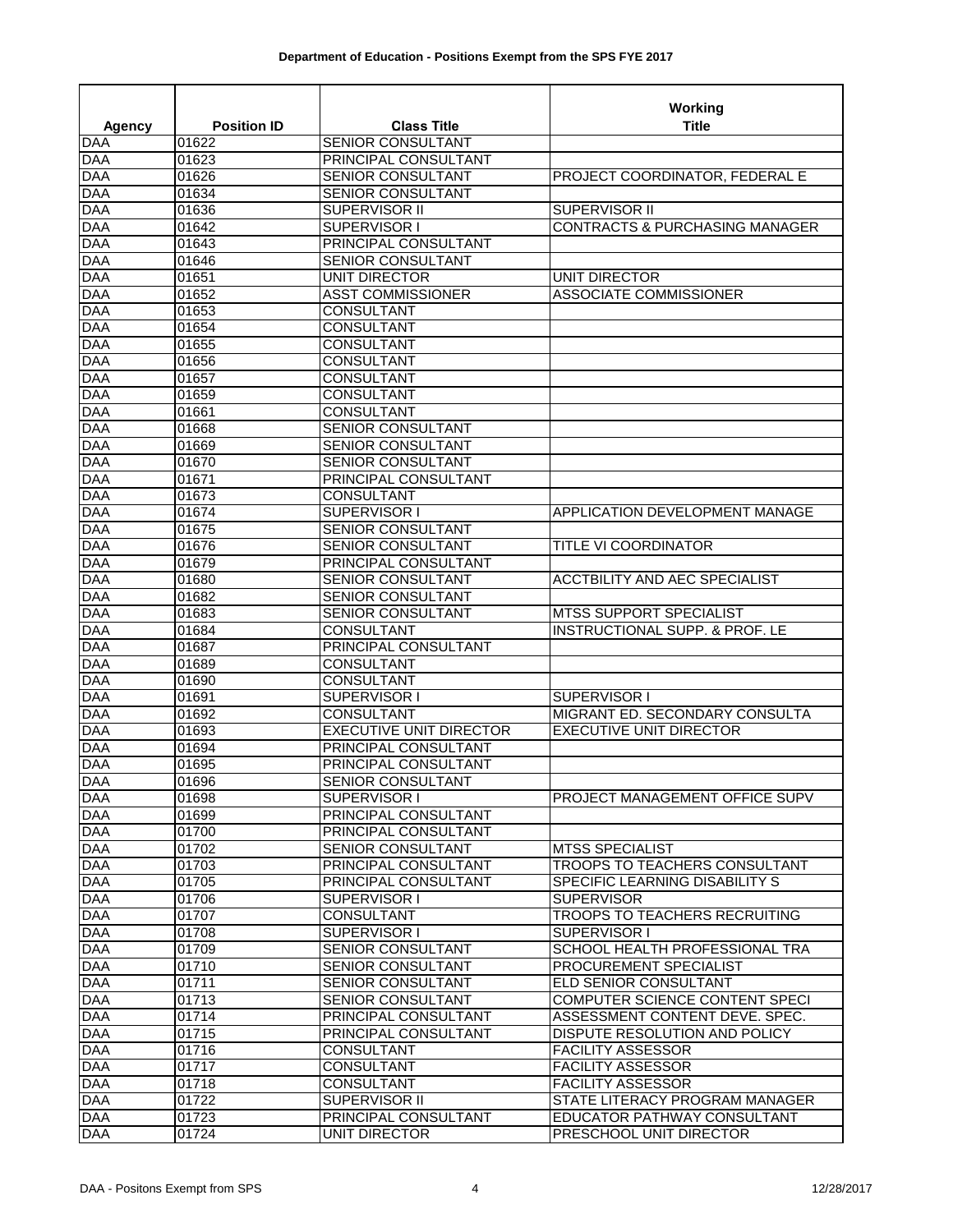|                          |                    |                                                      | Working                              |  |
|--------------------------|--------------------|------------------------------------------------------|--------------------------------------|--|
| Agency                   | <b>Position ID</b> | <b>Class Title</b>                                   | <b>Title</b>                         |  |
| <b>DAA</b>               | 09001              | <b>COMM-EDUCATION</b>                                | <b>COMMISSIONER</b>                  |  |
| <b>DAA</b>               | 09007              | SUPERVISOR II                                        | SUPERVISOR II                        |  |
| <b>DAA</b>               | 09008              | <b>ASST COMMISSIONER</b>                             | <b>ASST COMMISSIONER</b>             |  |
| <b>DAA</b>               | 09009              | PRINCIPAL CONSULTANT                                 |                                      |  |
| <b>DAA</b>               | 09010              | SUPERVISOR I                                         | SUPERVISOR I                         |  |
| <b>DAA</b>               | 09011              | SUPERVISOR I                                         | SUPERVISOR I                         |  |
| <b>DAA</b>               | 09012              | PRINCIPAL CONSULTANT                                 |                                      |  |
| <b>DAA</b>               | 09013              | <b>SENIOR CONSULTANT</b>                             |                                      |  |
| <b>DAA</b>               | 09014              | <b>SENIOR CONSULTANT</b>                             |                                      |  |
| <b>DAA</b><br><b>DAA</b> | 09015<br>09018     | PRINCIPAL CONSULTANT<br>UNIT DIRECTOR                | Nutrition, Unit Director             |  |
| <b>DAA</b>               | 09019              | PRINCIPAL CONSULTANT                                 |                                      |  |
| <b>DAA</b>               | 09022              | <b>UNIT DIRECTOR</b>                                 | <b>UNIT DIRECTOR</b>                 |  |
| <b>DAA</b>               | 09023              | UNIT DIRECTOR                                        | UNIT DIRECTOR                        |  |
| <b>DAA</b>               | 09026              | <b>EXECUTIVE UNIT DIRECTOR</b>                       | <b>EXECUTIVE UNIT DIRECTOR</b>       |  |
| <b>DAA</b>               | 09028              | SENIOR CONSULTANT                                    |                                      |  |
| <b>DAA</b>               | 09029              | <b>CONSULTANT</b>                                    | ID & R COORDINATOR                   |  |
| <b>DAA</b>               | 09030              | UNIT DIRECTOR                                        | <b>UNIT DIRECTOR</b>                 |  |
| <b>DAA</b>               | 09034              | <b>SENIOR CONSULTANT</b>                             |                                      |  |
| <b>DAA</b>               | 09036              | SENIOR CONSULTANT                                    |                                      |  |
| <b>DAA</b>               | 09037              | PRINCIPAL CONSULTANT                                 |                                      |  |
| <b>DAA</b>               | 09038              | PRINCIPAL CONSULTANT                                 | MIGRANT ED. PRINCIPAL CONSULTA       |  |
| <b>DAA</b>               | 09039              | SUPERVISOR I                                         | <b>SUPERVISOR</b>                    |  |
| <b>DAA</b>               | 09043              | <b>EXECUTIVE UNIT DIRECTOR</b>                       | <b>EXECUTIVE UNIT DIRECTOR</b>       |  |
| <b>DAA</b>               | 09044              | PRINCIPAL CONSULTANT                                 |                                      |  |
| <b>DAA</b>               | 09045              | UNIT DIRECTOR                                        | UNIT DIRECTOR                        |  |
| <b>DAA</b>               | 09046              | PRINCIPAL CONSULTANT                                 |                                      |  |
| <b>DAA</b>               | 09047              | <b>UNIT DIRECTOR</b>                                 | <b>UNIT DIRECTOR</b>                 |  |
| <b>DAA</b>               | 09048              | PRINCIPAL CONSULTANT                                 |                                      |  |
| <b>DAA</b>               | 09050              | SUPERVISOR I                                         | SUPERVISOR I                         |  |
| <b>DAA</b>               | 09052              | <b>SENIOR CONSULTANT</b>                             |                                      |  |
| <b>DAA</b>               | 09053              | SENIOR CONSULTANT                                    |                                      |  |
| <b>DAA</b>               | 09054              | SENIOR CONSULTANT                                    |                                      |  |
| <b>DAA</b>               | 09055              | SENIOR CONSULTANT                                    | DIGITAL EXPERIENCE CONSULTANT        |  |
| <b>DAA</b>               | 09059              | SUPERVISOR I                                         | <b>SUPERVISOR I</b>                  |  |
| <b>DAA</b>               | 09060              | <b>SUPPORT STAFF</b>                                 | <b>TECHNICAL SERVICES SPECIALIST</b> |  |
| <b>DAA</b>               | 09062              | PRINCIPAL CONSULTANT                                 |                                      |  |
| <b>DAA</b>               | 09065              | SENIOR CONSULTANT                                    |                                      |  |
| <b>DAA</b>               | 09066              | <b>SENIOR CONSULTANT</b>                             |                                      |  |
| <b>DAA</b>               | 09067              | SUPERVISOR I                                         |                                      |  |
| <b>DAA</b>               | 09069              | <b>SENIOR CONSULTANT</b>                             | PRESCHOOL PROG. REG. SUPPT. SP       |  |
| <b>DAA</b>               | 09070              | SENIOR CONSULTANT                                    |                                      |  |
| <b>DAA</b>               | 09071              | SENIOR CONSULTANT                                    |                                      |  |
| <b>DAA</b><br><b>DAA</b> | 09072              | SENIOR CONSULTANT                                    |                                      |  |
| <b>DAA</b>               | 09074<br>09078     | <b>SENIOR CONSULTANT</b><br><b>SENIOR CONSULTANT</b> |                                      |  |
| <b>DAA</b>               | 09079              | PRINCIPAL CONSULTANT                                 |                                      |  |
| <b>DAA</b>               | 09085              | PRINCIPAL CONSULTANT                                 |                                      |  |
| <b>DAA</b>               | 09086              | PRINCIPAL CONSULTANT                                 |                                      |  |
| <b>DAA</b>               | 09089              | UNIT DIRECTOR                                        | <b>UNIT DIRECTOR</b>                 |  |
| <b>DAA</b>               | 09093              | ASSOCIATE COMMISSIONER                               | ASSOCIATE COMMISSIONER               |  |
| <b>DAA</b>               | 09094              | UNIT DIRECTOR                                        | <b>FIELD SERVICES MANAGER</b>        |  |
| <b>DAA</b>               | 09095              | PRINCIPAL CONSULTANT                                 | ACCOUNTABILITY & POLICY SP.          |  |
| <b>DAA</b>               | 09096              | CONSULTANT                                           |                                      |  |
| <b>DAA</b>               | 09097              | PRINCIPAL CONSULTANT                                 |                                      |  |
| <b>DAA</b>               | 09099              | PRINCIPAL CONSULTANT                                 |                                      |  |
| <b>DAA</b>               | 09102              | PRINCIPAL CONSULTANT                                 | <b>BRAIN INJURY SPECIALIST</b>       |  |
| <b>DAA</b>               | 09103              | UNIT DIRECTOR                                        | UNIT DIRECTOR                        |  |
| <b>DAA</b>               | 09106              | <b>CONSULTANT</b>                                    |                                      |  |
| <b>DAA</b>               | 09107              | <b>SENIOR CONSULTANT</b>                             | ADDULT INST. SR. CONSULTANT          |  |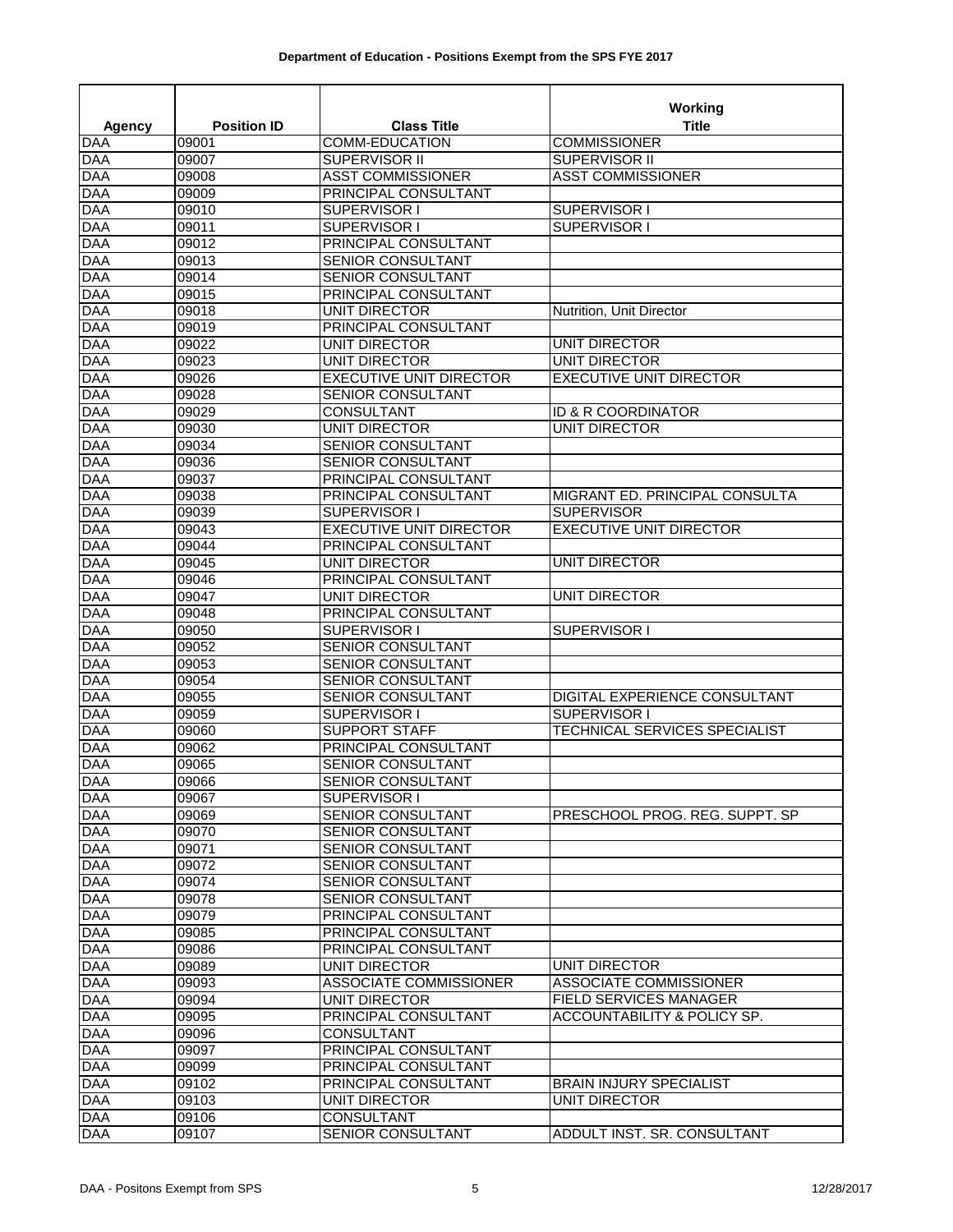|            |                    |                          | Working                        |
|------------|--------------------|--------------------------|--------------------------------|
| Agency     | <b>Position ID</b> | <b>Class Title</b>       | <b>Title</b>                   |
| <b>DAA</b> | 09108              | <b>SENIOR CONSULTANT</b> |                                |
| <b>DAA</b> | 09110              | <b>SENIOR CONSULTANT</b> |                                |
| <b>DAA</b> | 09111              | SENIOR CONSULTANT        |                                |
| <b>DAA</b> | 09114              | <b>SENIOR CONSULTANT</b> |                                |
| <b>DAA</b> | 09115              | SUPERVISOR II            | <b>SUPERVISOR II</b>           |
| <b>DAA</b> | 09118              | SENIOR CONSULTANT        |                                |
| <b>DAA</b> | 09120              | <b>CONSULTANT</b>        |                                |
| <b>DAA</b> | 09126              | <b>SENIOR CONSULTANT</b> |                                |
| <b>DAA</b> | 09128              | SUPERVISOR I             | SUPERVISOR I                   |
| <b>DAA</b> | 09131              | PRINCIPAL CONSULTANT     |                                |
| <b>DAA</b> | 09134              | <b>SUPERVISOR II</b>     | SUPERVISOR II                  |
| <b>DAA</b> | 09135              | <b>SENIOR CONSULTANT</b> |                                |
| <b>DAA</b> | 09139              | PROJECT COORDINATOR      | PROJECT COORDINATOR            |
| <b>DAA</b> | 09140              | SENIOR CONSULTANT        |                                |
| <b>DAA</b> | 09141              | <b>SENIOR CONSULTANT</b> |                                |
| <b>DAA</b> | 09143              | SENIOR CONSULTANT        |                                |
| <b>DAA</b> | 09151              | UNIT DIRECTOR            | <b>UNIT DIRECTOR</b>           |
| <b>DAA</b> | 09152              | <b>CONSULTANT</b>        |                                |
| <b>DAA</b> | 09154              | <b>SENIOR CONSULTANT</b> |                                |
| <b>DAA</b> | 09155              | <b>SENIOR CONSULTANT</b> | <b>MTSS SUPPORT SPECIALIST</b> |
| <b>DAA</b> | 09159              | <b>CONSULTANT</b>        |                                |
| <b>DAA</b> | 09160              | SENIOR CONSULTANT        |                                |
| DAA        | 09161              | <b>CONSULTANT</b>        |                                |
| <b>DAA</b> | 09162              | <b>CONSULTANT</b>        |                                |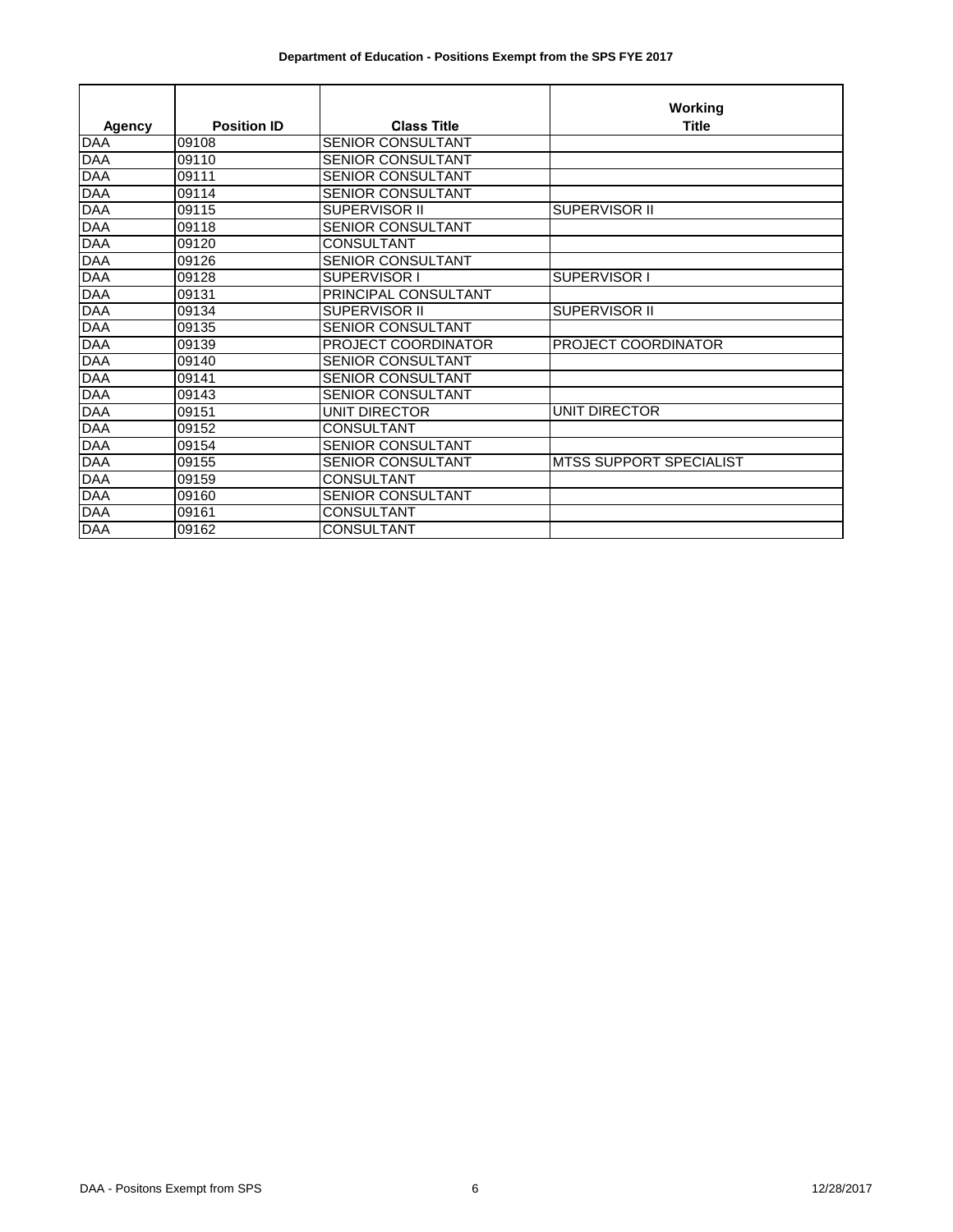| <b>Agency</b> | <b>Position ID</b> | <b>Class Title</b>                  | <b>Working Title</b>              | Note:                                                                            |
|---------------|--------------------|-------------------------------------|-----------------------------------|----------------------------------------------------------------------------------|
|               |                    |                                     |                                   | Per HB-17-1359 Employee Elected to                                               |
|               |                    |                                     | <b>ETL Data Warehouse</b>         | Remain Exempt from SPS / Waiver Signed/<br>Position will revert back to SPS once |
| <b>DAA</b>    | 01002              | <b>IT Professional</b>              | Developer                         | vacated.                                                                         |
|               |                    |                                     |                                   | Per HB-17-1359 Employee Elected to                                               |
|               |                    |                                     |                                   | Remain Exempt from SPS / Waiver Signed/<br>Position will revert back to SPS once |
| <b>DAA</b>    | 01006              | Program Assistant II                | Standards Project Manager         | vacated.                                                                         |
|               |                    |                                     |                                   | Per HB-17-1359 Employee Elected to                                               |
|               |                    |                                     |                                   | Remain Exempt from SPS / Waiver Signed/<br>Position will revert back to SPS once |
| <b>DAA</b>    | 01015              | <b>Accountant II</b>                | <b>Lead Accountant</b>            | vacated.                                                                         |
|               |                    |                                     |                                   | Per HB-17-1359 Employee Elected to                                               |
|               |                    |                                     |                                   | Remain Exempt from SPS / Waiver Signed/<br>Position will revert back to SPS once |
| <b>DAA</b>    | 01026              | Program Assistant I                 | <b>Business Process Manager</b>   | vacated.                                                                         |
|               |                    |                                     |                                   | Per HB-17-1359 Employee Elected to                                               |
|               |                    |                                     | <b>Educator Enforcement</b>       | Remain Exempt from SPS / Waiver Signed/<br>Position will revert back to SPS once |
| DAA           | 01051              | Compliance Investigator I           | Investigator                      | vacated.                                                                         |
|               |                    |                                     |                                   | Per HB-17-1359 Employee Elected to                                               |
|               |                    |                                     |                                   | Remain Exempt from SPS / Waiver Signed/<br>Position will revert back to SPS once |
| <b>DAA</b>    | 01061              | <b>IT Professional</b>              | <b>Application Developer</b>      | vacated.                                                                         |
|               |                    |                                     |                                   | Per HB-17-1359 Employee Elected to                                               |
|               |                    |                                     |                                   | Remain Exempt from SPS / Waiver Signed/<br>Position will revert back to SPS once |
| <b>DAA</b>    | 01062              | <b>IT Professional</b>              | <b>Application Developer</b>      | vacated.                                                                         |
|               |                    |                                     |                                   | Per HB-17-1359 Employee Elected to                                               |
|               |                    |                                     |                                   | Remain Exempt from SPS / Waiver Signed/                                          |
| <b>DAA</b>    | 01064              | <b>Administrative Assistant III</b> | Program Support                   | Position will revert back to SPS once<br>vacated.                                |
|               |                    |                                     |                                   | Per HB-17-1359 Employee Elected to                                               |
|               |                    |                                     |                                   | Remain Exempt from SPS / Waiver Signed/                                          |
| <b>DAA</b>    | 01082              | <b>IT Professional</b>              | <b>Help Desk Analyst</b>          | Position will revert back to SPS once<br>vacated.                                |
|               |                    |                                     |                                   | Per HB-17-1359 Employee Elected to                                               |
|               |                    |                                     |                                   | Remain Exempt from SPS / Waiver Signed/                                          |
| <b>DAA</b>    | 01097              | Program Assistant I                 | Program Associate                 | Position will revert back to SPS once<br>vacated.                                |
|               |                    |                                     |                                   | Per HB-17-1359 Employee Elected to                                               |
|               |                    |                                     |                                   | Remain Exempt from SPS / Waiver Signed/                                          |
| <b>DAA</b>    | 01102              | Administrative Assistant III        | Program Support                   | Position will revert back to SPS once<br>vacated.                                |
|               |                    |                                     |                                   | Per HB-17-1359 Employee Elected to                                               |
|               |                    | Marketing and Communications        | <b>Communications and Social</b>  | Remain Exempt from SPS / Waiver Signed/                                          |
| <b>DAA</b>    | 01108              | Specialist II                       | Media Specialist                  | Position will revert back to SPS once<br>vacated.                                |
|               |                    |                                     |                                   | Per HB-17-1359 Employee Elected to                                               |
|               |                    | Marketing and Communications        |                                   | Remain Exempt from SPS / Waiver Signed/                                          |
| DAA           | 01115              | Specialist II                       | <b>Communications Coordinator</b> | Position will revert back to SPS once<br>vacated.                                |
|               |                    |                                     |                                   | Per HB-17-1359 Employee Elected to                                               |
|               |                    |                                     |                                   | Remain Exempt from SPS / Waiver Signed/                                          |
| DAA           | 01116              | <b>IT Professional</b>              | <b>EdFacts Coordinator</b>        | Position will revert back to SPS once<br>vacated.                                |
|               |                    |                                     |                                   | Per HB-17-1359 Employee Elected to                                               |
|               |                    |                                     |                                   | Remain Exempt from SPS / Waiver Signed/                                          |
| <b>DAA</b>    | 01142              | <b>IT Professional</b>              | Software Developer                | Position will revert back to SPS once<br>vacated.                                |
|               |                    |                                     |                                   | Per HB-17-1359 Employee Elected to                                               |
|               |                    |                                     |                                   | Remain Exempt from SPS / Waiver Signed/                                          |
| <b>DAA</b>    | 01144              | <b>IT Professional</b>              | <b>Business Analyst</b>           | Position will revert back to SPS once<br>vacated.                                |
|               |                    |                                     |                                   | Per HB-17-1359 Employee Elected to                                               |
|               |                    |                                     |                                   | Remain Exempt from SPS / Waiver Signed/                                          |
| <b>DAA</b>    | 01166              | Administrative Assistant III        | Office and Program Support        | Position will revert back to SPS once<br>vacated.                                |
|               |                    |                                     |                                   | Per HB-17-1359 Employee Elected to                                               |
|               |                    |                                     | <b>Educator Enforcement</b>       | Remain Exempt from SPS / Waiver Signed/                                          |
| DAA           | 01180              | Compliance Investigator I           | Investigator                      | Position will revert back to SPS once<br>vacated.                                |
|               |                    |                                     |                                   |                                                                                  |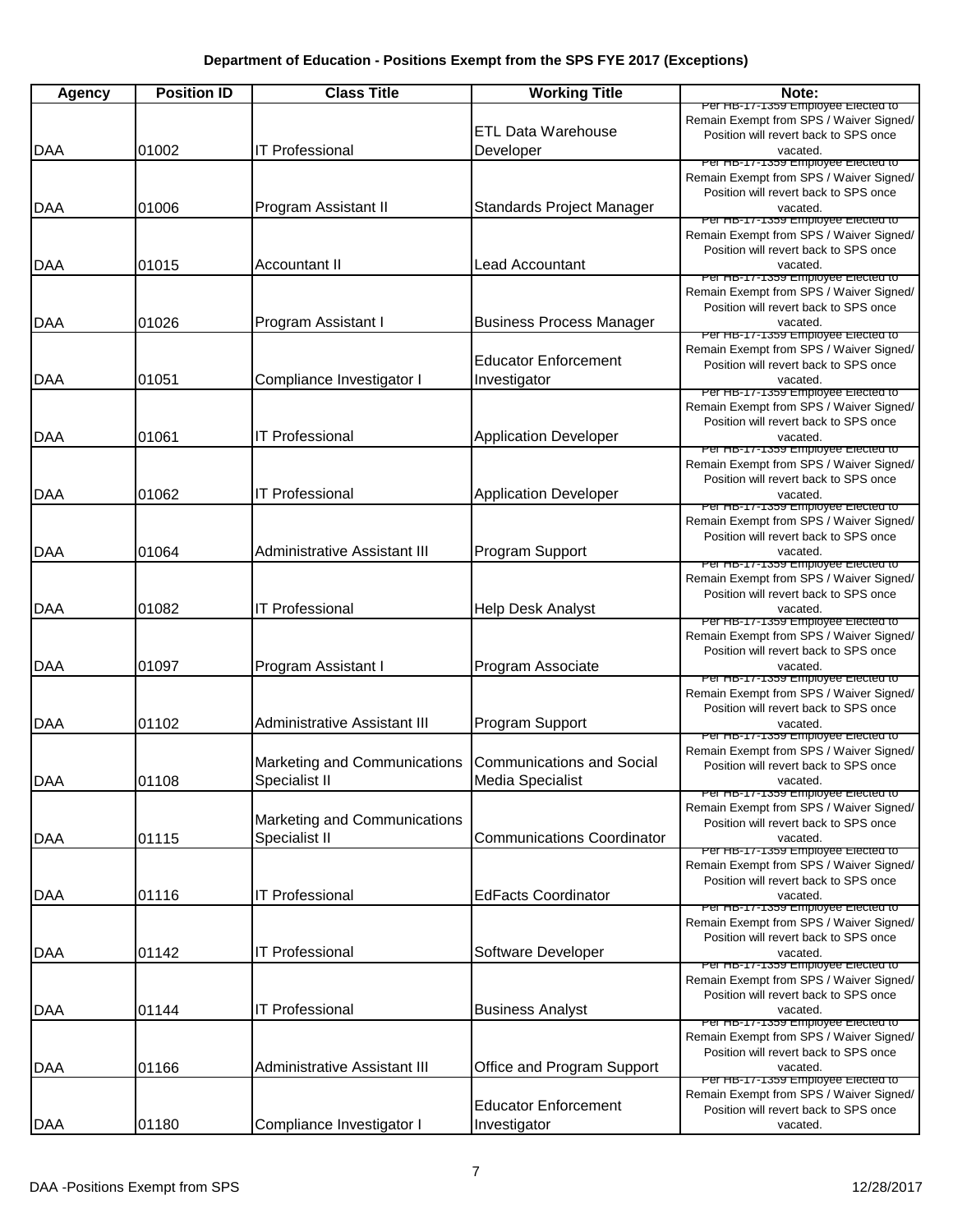| Agency     | <b>Position ID</b> | <b>Class Title</b>                  | <b>Working Title</b>             | Note:                                                                            |
|------------|--------------------|-------------------------------------|----------------------------------|----------------------------------------------------------------------------------|
|            |                    |                                     |                                  | Per HB-17-1359 Employee Elected to<br>Remain Exempt from SPS / Waiver Signed/    |
|            |                    |                                     |                                  | Position will revert back to SPS once                                            |
| <b>DAA</b> | 01503              | Human Resource Specialist III       | Human Resource Specialist        | vacated.                                                                         |
|            |                    |                                     |                                  | Per HB-17-1359 Employee Elected to<br>Remain Exempt from SPS / Waiver Signed/    |
|            |                    |                                     |                                  | Position will revert back to SPS once                                            |
| DAA        | 01505              | <b>IT Professional</b>              | Web Management Specialist        | vacated.<br>Per HB-17-1359 Employee Elected to                                   |
|            |                    |                                     |                                  | Remain Exempt from SPS / Waiver Signed/                                          |
|            |                    |                                     |                                  | Position will revert back to SPS once                                            |
| <b>DAA</b> | 01506              | Administrative Assistant III        | Program Support                  | vacated.<br>Per HB-17-1359 Employee Elected to                                   |
|            |                    |                                     |                                  | Remain Exempt from SPS / Waiver Signed/                                          |
|            |                    |                                     |                                  | Position will revert back to SPS once                                            |
| DAA        | 01507              | Administrative Assistant III        | Program Support                  | vacated.<br>Per HB-17-1359 Employee Elected to                                   |
|            |                    |                                     |                                  | Remain Exempt from SPS / Waiver Signed/                                          |
|            | 01527              | Administrative Assistant III        | Program Support                  | Position will revert back to SPS once                                            |
| DAA        |                    |                                     |                                  | vacated.<br>Per HB-17-1359 Employee Elected to                                   |
|            |                    |                                     |                                  | Remain Exempt from SPS / Waiver Signed/                                          |
| <b>DAA</b> | 01529              | Program Assistant II                | <b>Operations Coordinator</b>    | Position will revert back to SPS once<br>vacated.                                |
|            |                    |                                     |                                  | Per HB-17-1359 Employee Elected to                                               |
|            |                    |                                     |                                  | Remain Exempt from SPS / Waiver Signed/                                          |
| <b>DAA</b> | 01532              | <b>Administrative Assistant III</b> | Program Support                  | Position will revert back to SPS once<br>vacated.                                |
|            |                    |                                     |                                  | Per HB-17-1359 Employee Elected to                                               |
|            |                    |                                     |                                  | Remain Exempt from SPS / Waiver Signed/                                          |
| <b>DAA</b> | 01533              | <b>Administrative Assistant III</b> | Program Support                  | Position will revert back to SPS once<br>vacated.                                |
|            |                    |                                     |                                  | Per HB-17-1359 Employee Elected to                                               |
|            |                    |                                     | <b>Federal Programs Unit</b>     | Remain Exempt from SPS / Waiver Signed/<br>Position will revert back to SPS once |
| <b>DAA</b> | 01536              | Program Assistant II                | <b>Operations Coordinator</b>    | vacated.                                                                         |
|            |                    |                                     |                                  | Per HB-17-1359 Employee Elected to                                               |
|            |                    |                                     |                                  | Remain Exempt from SPS / Waiver Signed/<br>Position will revert back to SPS once |
| IDAA       | 01538              | Administrative Assistant III        | Program Support                  | vacated.                                                                         |
|            |                    |                                     |                                  | Per HB-17-1359 Employee Elected to<br>Remain Exempt from SPS / Waiver Signed/    |
|            |                    |                                     |                                  | Position will revert back to SPS once                                            |
| DAA        | 01556              | <b>IT Professional</b>              | Software Developer               | vacated.                                                                         |
|            |                    |                                     |                                  | Per HB-17-1359 Employee Elected to<br>Remain Exempt from SPS / Waiver Signed/    |
|            |                    |                                     | <b>Customer Service Support</b>  | Position will revert back to SPS once                                            |
| DAA        | 01562              | <b>Administrative Assistant III</b> | Representative                   | vacated.                                                                         |
|            |                    |                                     |                                  | Per HB-17-1359 Employee Elected to<br>Remain Exempt from SPS / Waiver Signed/    |
|            |                    |                                     |                                  | Position will revert back to SPS once                                            |
| DAA        | 01563              | <b>IT Professional</b>              | Software Developer               | vacated.<br>Per HB-17-1359 Employee Elected to                                   |
|            |                    |                                     |                                  | Remain Exempt from SPS / Waiver Signed/                                          |
|            |                    |                                     |                                  | Position will revert back to SPS once                                            |
| <b>DAA</b> | 01582              | Administrative Assistant III        | <b>Support Staff</b>             | vacated.<br>Per HB-17-1359 Employee Elected to                                   |
|            |                    |                                     |                                  | Remain Exempt from SPS / Waiver Signed/                                          |
|            |                    |                                     |                                  | Position will revert back to SPS once                                            |
| DAA        | 01596              | <b>IT Professional</b>              | <b>Help Desk Analyst</b>         | vacated.<br>Per HB-17-1359 Employee Elected to                                   |
|            |                    |                                     |                                  | Remain Exempt from SPS / Waiver Signed/                                          |
|            |                    |                                     |                                  | Position will revert back to SPS once                                            |
| <b>DAA</b> | 01597              | Administrative Assistant I          | <b>Mail Operations</b>           | vacated.<br>Per HB-17-1359 Employee Elected to                                   |
|            |                    |                                     |                                  | Remain Exempt from SPS / Waiver Signed/                                          |
|            |                    |                                     | <b>Federal Education Program</b> | Position will revert back to SPS once                                            |
| DAA        | 01606              | Administrative Assistant II         | Support                          | vacated.<br>Per HB-17-1359 Employee Elected to                                   |
|            |                    |                                     |                                  | Remain Exempt from SPS / Waiver Signed/                                          |
|            | 01614              | <b>IT Professional</b>              | System Administrator             | Position will revert back to SPS once<br>vacated.                                |
| <b>DAA</b> |                    |                                     |                                  |                                                                                  |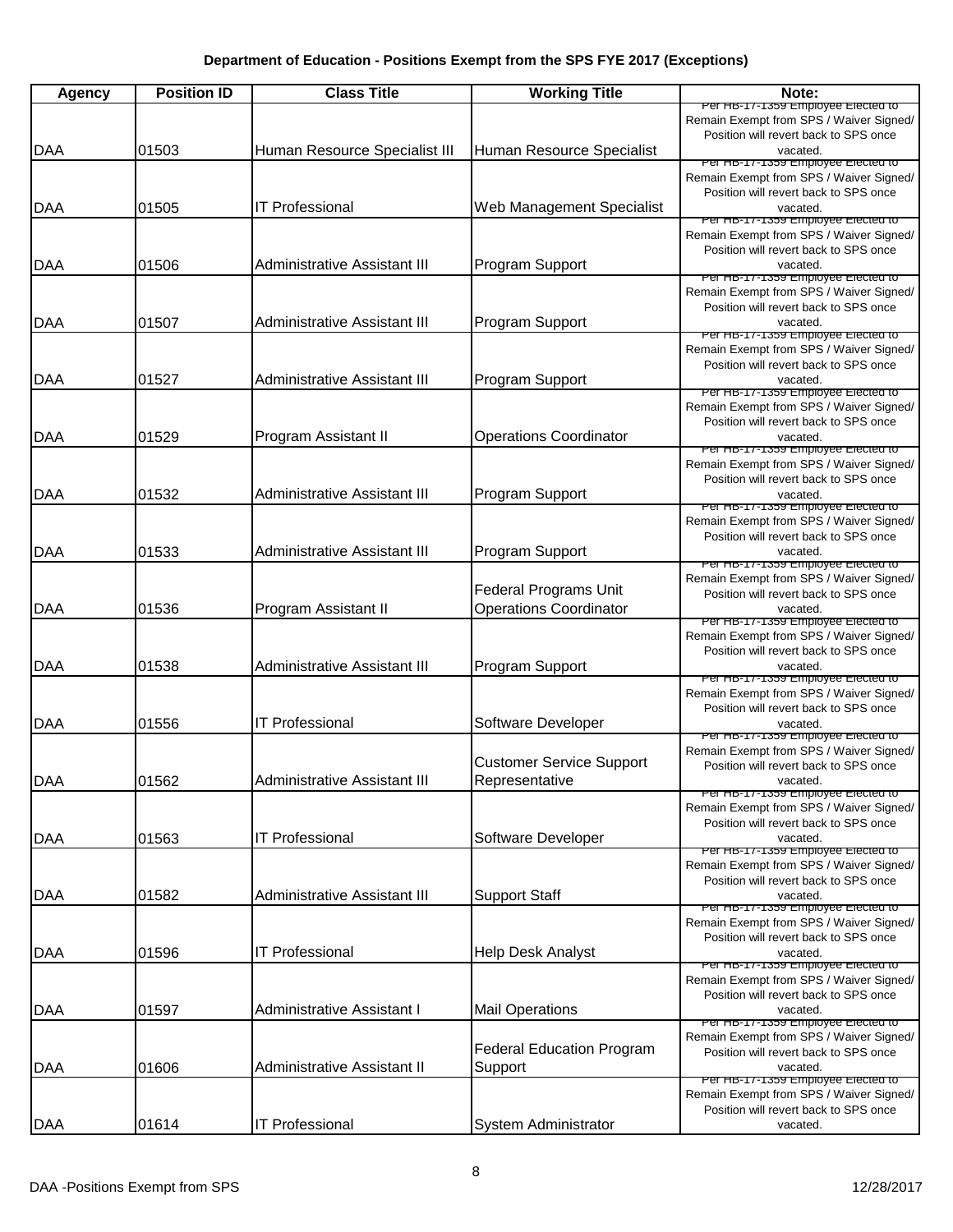| <b>Agency</b> | <b>Position ID</b> | <b>Class Title</b>                  | <b>Working Title</b>                                             | Note:                                                                                                                                                                    |
|---------------|--------------------|-------------------------------------|------------------------------------------------------------------|--------------------------------------------------------------------------------------------------------------------------------------------------------------------------|
| <b>DAA</b>    | 01616              | <b>Administrative Assistant III</b> | <b>Federal Education Program</b><br>Support                      | Per HB-17-1359 Employee Elected to<br>Remain Exempt from SPS / Waiver Signed/<br>Position will revert back to SPS once<br>vacated.                                       |
| <b>DAA</b>    | 01628              | <b>Accounting Technician III</b>    | <b>Accounting Technician</b>                                     | Per HB-17-1359 Employee Elected to<br>Remain Exempt from SPS / Waiver Signed/<br>Position will revert back to SPS once<br>vacated.                                       |
| DAA           | 01633              | <b>IT Professional</b>              | <b>Network Systems</b><br>Administrator                          | Per HB-17-1359 Employee Elected to<br>Remain Exempt from SPS / Waiver Signed/<br>Position will revert back to SPS once<br>vacated.                                       |
| <b>DAA</b>    | 01635              | Administrative Assistant II         | <b>Professional Development</b><br>Information System Technician | Per HB-17-1359 Employee Elected to<br>Remain Exempt from SPS / Waiver Signed/<br>Position will revert back to SPS once<br>vacated.                                       |
| <b>DAA</b>    | 01637              | Administrative Assistant II         | Professional Development<br>Information System Technician        | Per HB-17-1359 Employee Elected to<br>Remain Exempt from SPS / Waiver Signed/<br>Position will revert back to SPS once<br>vacated.<br>Per HB-17-1359 Employee Elected to |
| <b>DAA</b>    | 01638              | Administrative Assistant II         | Professional Development<br>Information System Technician        | Remain Exempt from SPS / Waiver Signed/<br>Position will revert back to SPS once<br>vacated.<br>Per HB-17-1359 Employee Elected to                                       |
| <b>DAA</b>    | 01644              | <b>Budget Analyst II</b>            | <b>Budget Analyst</b>                                            | Remain Exempt from SPS / Waiver Signed/<br>Position will revert back to SPS once<br>vacated.<br>Per HB-17-1359 Employee Elected to                                       |
| <b>DAA</b>    | 01647              | <b>Administrative Assistant III</b> | <b>Information Assistant</b>                                     | Remain Exempt from SPS / Waiver Signed/<br>Position will revert back to SPS once<br>vacated.                                                                             |
| <b>DAA</b>    | 01662              | Program Assistant II                | <b>Executive Assistant</b>                                       | Per HB-17-1359 Employee Elected to<br>Remain Exempt from SPS / Waiver Signed/<br>Position will revert back to SPS once<br>vacated.                                       |
| DAA           | 01664              | Program Assistant I                 | Data Request Coordinator                                         | Per HB-17-1359 Employee Elected to<br>Remain Exempt from SPS / Waiver Signed/<br>Position will revert back to SPS once<br>vacated.                                       |
| <b>DAA</b>    | 01666              | <b>IT Professional</b>              | <b>ETL Data Warehouse</b><br>Developer                           | Per HB-17-1359 Employee Elected to<br>Remain Exempt from SPS / Waiver Signed/<br>Position will revert back to SPS once<br>vacated.                                       |
| IDAA          | 01667              | Program Assistant II                | Program Assistant                                                | Per HB-17-1359 Employee Elected to<br>Remain Exempt from SPS / Waiver Signed/<br>Position will revert back to SPS once<br>vacated.<br>Per HB-17-1359 Employee Elected to |
| DAA           | 01686              | <b>IT Professional</b>              | <b>System Administrator</b>                                      | Remain Exempt from SPS / Waiver Signed/<br>Position will revert back to SPS once<br>vacated.                                                                             |
| DAA           | 01688              | <b>Statistical Analyst II</b>       | <b>Early Learning Business</b><br>Analyst                        | Per HB-17-1359 Employee Elected to<br>Remain Exempt from SPS / Waiver Signed/<br>Position will revert back to SPS once<br>vacated.                                       |
| <b>DAA</b>    | 01697              | Human Resource Specialist II        | Human Resource Specialist                                        | Per HB-17-1359 Employee Elected to<br>Remain Exempt from SPS / Waiver Signed/<br>Position will revert back to SPS once<br>vacated.<br>Per HB-17-1359 Employee Elected to |
| <b>DAA</b>    | 09002              | Program Assistant II                | Assistant to the Director of<br><b>State Board Relations</b>     | Remain Exempt from SPS / Waiver Signed/<br>Position will revert back to SPS once<br>vacated.<br>Per HB-17-1359 Employee Elected to                                       |
| DAA           | 09015              | <b>IT Professional</b>              | IT Project Manager                                               | Remain Exempt from SPS / Waiver Signed/<br>Position will revert back to SPS once<br>vacated.<br>Per HB-17-1359 Employee Elected to                                       |
| <b>DAA</b>    | 09025              | Program Assistant I                 | Program Associate                                                | Remain Exempt from SPS / Waiver Signed/<br>Position will revert back to SPS once<br>vacated.                                                                             |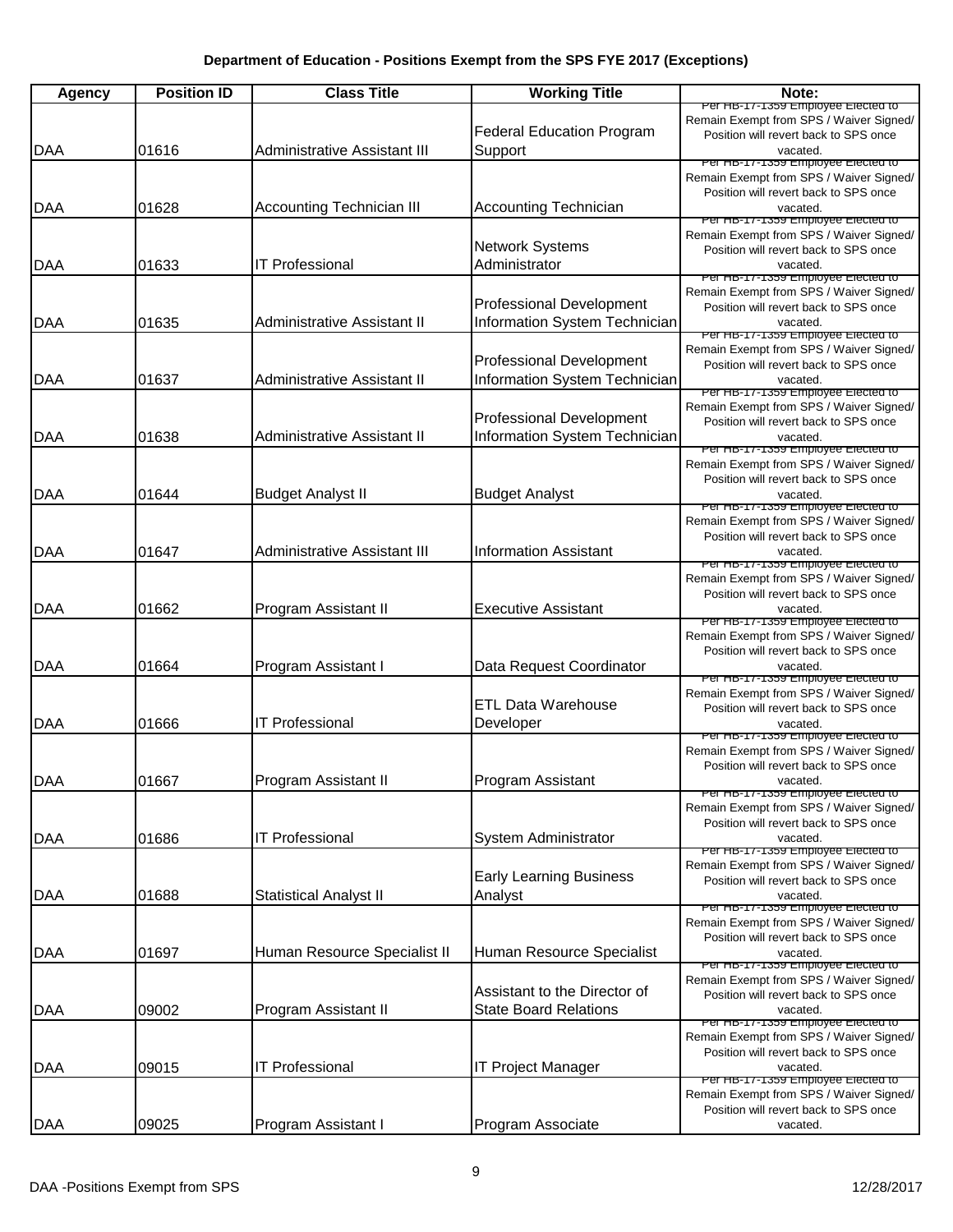| <b>Agency</b> | <b>Position ID</b> | <b>Class Title</b>                   | <b>Working Title</b>                         | Note:                                                                                                                              |
|---------------|--------------------|--------------------------------------|----------------------------------------------|------------------------------------------------------------------------------------------------------------------------------------|
|               |                    |                                      |                                              | Per HB-17-1359 Employee Elected to<br>Remain Exempt from SPS / Waiver Signed/<br>Position will revert back to SPS once             |
| <b>DAA</b>    | 09031              | <b>Accounting Technician III</b>     | <b>Accounting Technician</b>                 | vacated.<br>Per HB-17-1359 Employee Elected to                                                                                     |
| <b>DAA</b>    | 09040              | <b>Accountant I</b>                  | Accountant                                   | Remain Exempt from SPS / Waiver Signed/<br>Position will revert back to SPS once<br>vacated.<br>Per HB-17-1359 Employee Elected to |
| DAA           | 09051              | Program Assistant I                  | <b>Healthy Schools Program</b><br>Specialist | Remain Exempt from SPS / Waiver Signed/<br>Position will revert back to SPS once<br>vacated.                                       |
| DAA           | 09056              | Program Assistant II                 | Project Manager                              | Per HB-17-1359 Employee Elected to<br>Remain Exempt from SPS / Waiver Signed/<br>Position will revert back to SPS once<br>vacated. |
|               |                    |                                      |                                              | Per HB-17-1359 Employee Elected to<br>Remain Exempt from SPS / Waiver Signed/<br>Position will revert back to SPS once             |
| DAA           | 09060              | Library Technician II                | <b>Technical Services Specialist</b>         | vacated.                                                                                                                           |
| DAA           | 09064              | <b>Budget and Policy Analyst III</b> | <b>Budget Analyst</b>                        | Per HB-17-1359 Employee Elected to<br>Remain Exempt from SPS / Waiver Signed/<br>Position will revert back to SPS once<br>vacated. |
| <b>DAA</b>    | 09068              | <b>Administrative Assistant III</b>  | Program & Data Support                       | Per HB-17-1359 Employee Elected to<br>Remain Exempt from SPS / Waiver Signed/<br>Position will revert back to SPS once<br>vacated. |
| <b>DAA</b>    | 09075              | <b>Administrative Assistant II</b>   | Office Manager                               | Per HB-17-1359 Employee Elected to<br>Remain Exempt from SPS / Waiver Signed/<br>Position will revert back to SPS once<br>vacated. |
|               |                    |                                      |                                              | Per HB-17-1359 Employee Elected to                                                                                                 |
| <b>DAA</b>    | 09088              | Analyst II                           | Family School Program<br>Specialist          | Remain Exempt from SPS / Waiver Signed/<br>Position will revert back to SPS once<br>vacated.                                       |
| DAA           | 09090              | Compliance Investigator I            | <b>Educator Enforcement</b><br>Investigator  | Per HB-17-1359 Employee Elected to<br>Remain Exempt from SPS / Waiver Signed/<br>Position will revert back to SPS once<br>vacated. |
| <b>DAA</b>    | 09092              | Program Assistant II                 | eLicensing Specialist                        | Per HB-17-1359 Employee Elected to<br>Remain Exempt from SPS / Waiver Signed/<br>Position will revert back to SPS once<br>vacated. |
|               |                    |                                      |                                              | Per HB-17-1359 Employee Elected to                                                                                                 |
| <b>DAA</b>    | 09100              | Program Assistant I                  | Background and Fingerprint<br>Specialist     | Remain Exempt from SPS / Waiver Signed/<br>Position will revert back to SPS once<br>vacated.<br>Per HB-17-1359 Employee Elected to |
|               | 09109              | <b>Accountant III</b>                | <b>Grants Accountant</b>                     | Remain Exempt from SPS / Waiver Signed/<br>Position will revert back to SPS once<br>vacated.                                       |
| DAA           |                    |                                      |                                              | Per HB-17-1359 Employee Elected to<br>Remain Exempt from SPS / Waiver Signed/<br>Position will revert back to SPS once             |
| DAA           | 09113              | <b>Administrative Assistant III</b>  | Program Support                              | vacated.                                                                                                                           |
| <b>DAA</b>    | 09116              | <b>IT Professional</b>               | Library Data Coordinator &<br>Web Developer  | Per HB-17-1359 Employee Elected to<br>Remain Exempt from SPS / Waiver Signed/<br>Position will revert back to SPS once<br>vacated. |
| <b>DAA</b>    | 09121              | Legal Assistant II                   | <b>Dispute Resolution</b><br>Coordinator     | Per HB-17-1359 Employee Elected to<br>Remain Exempt from SPS / Waiver Signed/<br>Position will revert back to SPS once<br>vacated. |
| DAA           | 09133              | <b>Accounting Technician III</b>     | Accounting Technician, ESSU                  | Per HB-17-1359 Employee Elected to<br>Remain Exempt from SPS / Waiver Signed/<br>Position will revert back to SPS once<br>vacated. |
|               |                    | <b>Administrative Assistant III</b>  | Program Support                              | Per HB-17-1359 Employee Elected to<br>Remain Exempt from SPS / Waiver Signed/<br>Position will revert back to SPS once             |
| <b>DAA</b>    | 09137              |                                      |                                              | vacated.                                                                                                                           |